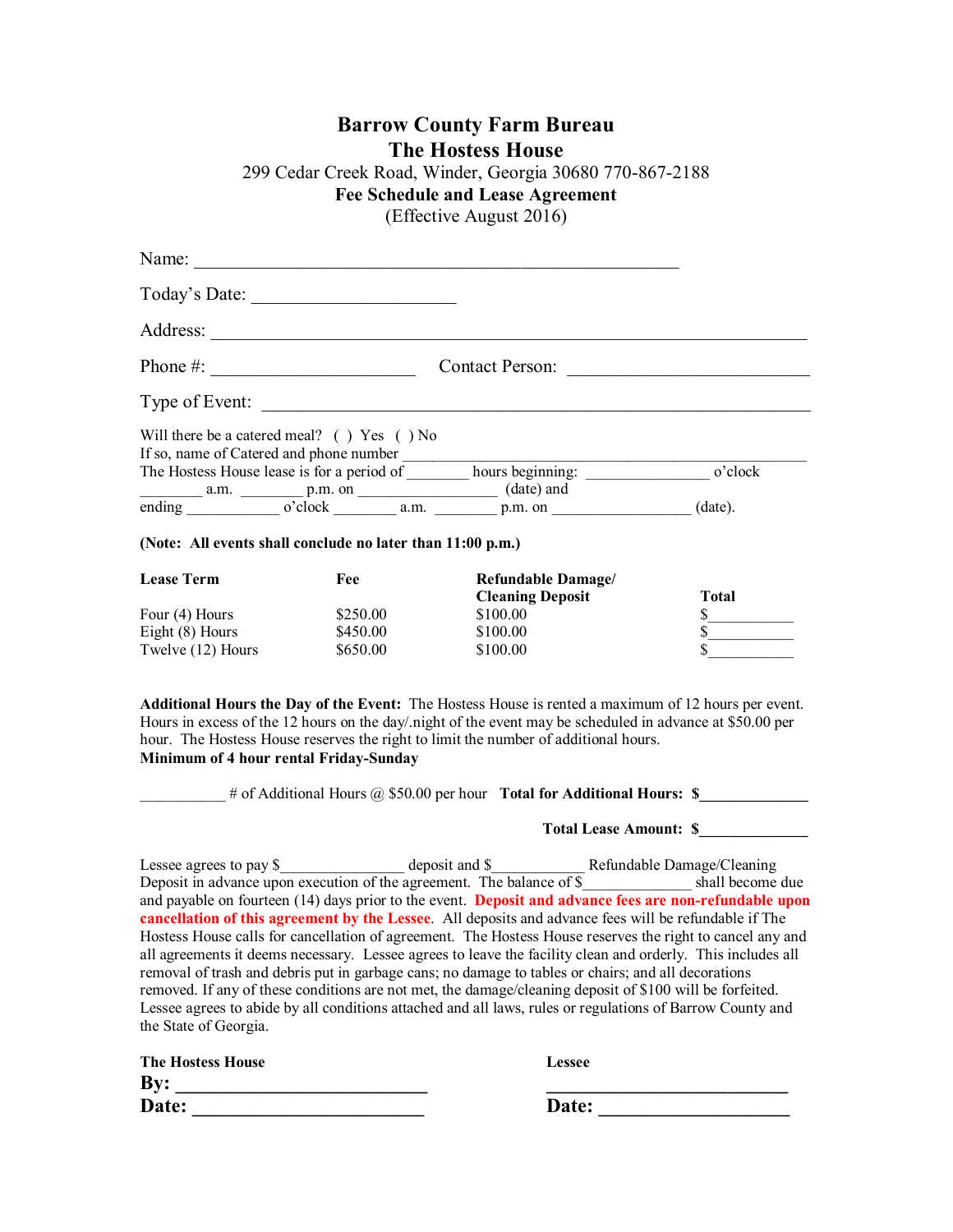## **Barrow County Farm Bureau The Hostess House**

299 Cedar Creek Road, Winder, Georgia 30680 770-867-2188 **Rental Conditions**

## **ALCOHOLIC BEVERAGES: No Alcoholic beverages shall be allowed on the premises.**

**RELEASE OF LIABILITY:** In consideration of the use of the premises, Lessee hereby releases and holds harmless Barrow County Farm Bureau DBA The Hostess House, their officials, officers, board members, employees, or representatives from any liability or responsibility for any damages to the premises or property of Lessee, Lessee's guests, invitees, or other persons, arising out of or in any way connected with Lessee's use of the premises. Lessee agrees to indemnify The Hostess House, and the property owner, from any costs or damages to any persons or any person's property arising out of or connected in any way with Lessee's use of premises and further agrees to pay all costs of defense, including attorney's fees and court costs, incurred by The Hostess House, their officials, officers, board members, employees, or representatives, and land owners.

**TERMINATED EVENTS:** At any time the Hostess House, or their representatives sees an event becoming disorderly or any contract rules have been broken, the event will be terminated and all guests will be asked to leave. No refunds will be granted for terminated events.

**USE OF EQUIPMENT:** The Hostess house shall provide tables and chairs for a maximum number of 60 guests. A warming kitchen only shall be provided, with no ice machine located on the property. No cooking outside of the building or bonfires are permitted. Lessee shall be allowed to use the equipment, tables and chairs located on the premise, but the equipment, tables and chairs shall not be removed from the premises. The Hostess House does not provide table linens, napkins, cookware, serving utensils, or serving pieces. Lessee shall provide all stereo, sound equipment, and audio visual equipment if needed.

**HOURS OF OPERATION:** All events shall end by 11:00 p.m. and the building shall be empty of all persons by 11:30 p.m. No event shall start earlier than 7:00 a.m. The Hostess House reserves the right to limit the number of hours beyond the maximum number of twelve consecutive hours per event. There are no hourly rentals of The Hostess house. If an event runs over their specified time limit, all persons pertaining to that event will be asked to leave the premises.

**Decorations:** Lessee shall not use any type wall decorations. Only table and floor decorations are permitted. Absolutely no tape, hooks, pins, nails and/or screws are permitted on the walls. **The use of paint, confetti and glitter of any type is prohibited inside the building. No smoke machines are allowed**. Birdseed and bubbles are permitted outside the building.

**Damaged Premises:** Lessee agrees to pay the full cost of any repairs deemed necessary in the sole discretion of The Hostess House for any damages caused by Lessee, or its guests or invitees or by any other person in connection with the event. Lessee accepts the premises in their current condition, as is, and agrees that they are fully suited for the purpose of the event planned.

**GENERAL CONDITIONS:** The premises shall not be used in violation of any regulation or law of any governmental body nor in any manner to create any nuisance or trespass, nor in such a